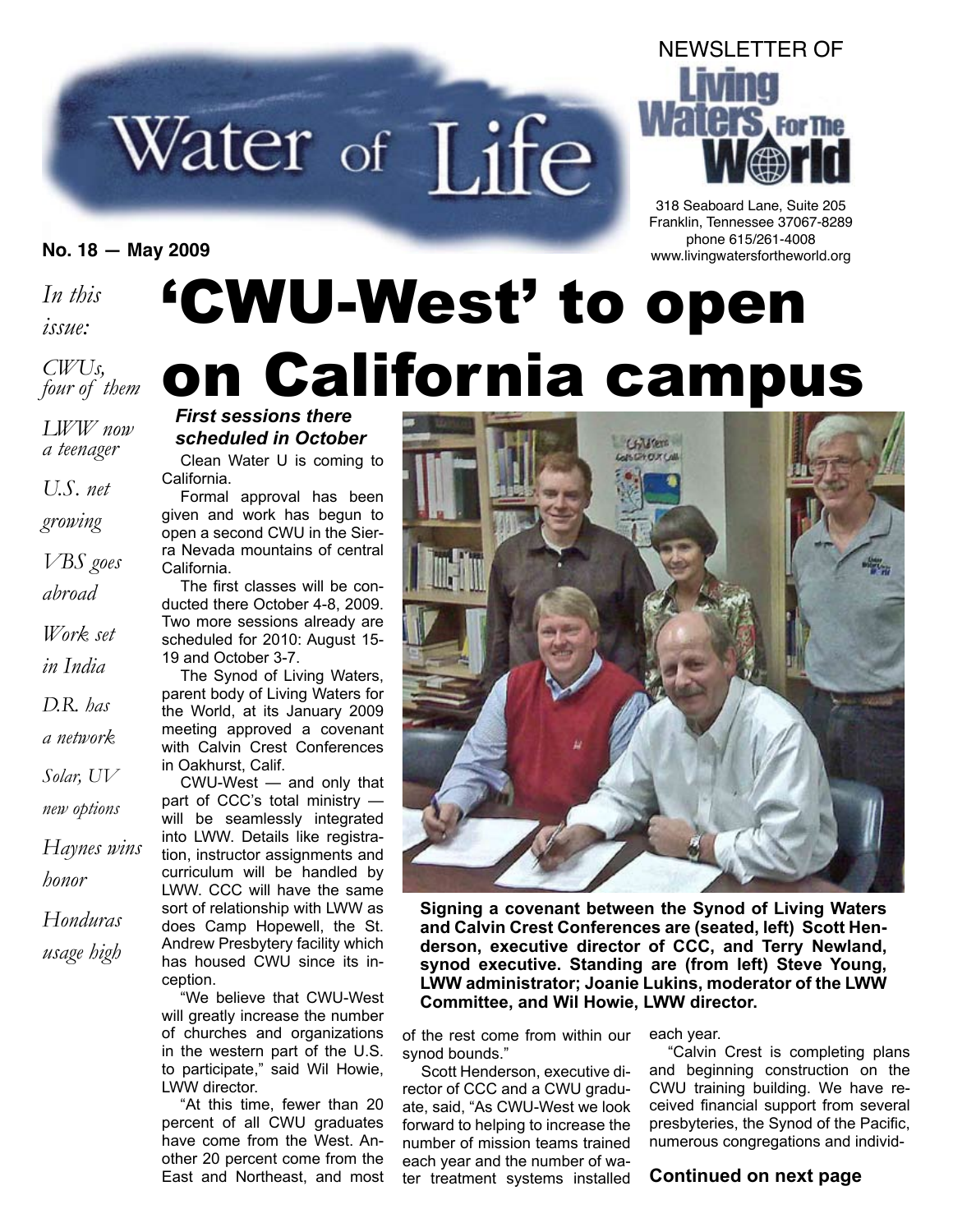# Wow, we at LWW are teenagers now!

#### **By WIL HOWIE**

Thirteen years ago our first water treatment system was installed outside of Reynosa, Mexico, and our clean water journey truly began. As we began this year, the reality hit me hard: We are now a teenager!

What a wild and wonderful journey it's been. From our infancy of developing treatment hardware and figuring out who we are and what we were doing, taking the baby steps of installing the first systems, stepping into pre-adolescent, adding education training, developing Covenants, revising, always revising, steadily we've been learning so much as the Lord kept growing us up.

Five years ago, in 2004, our first Clean Water U session massively changed the way we worked, teaching now — learning how to train and equip others, empowering them to bring the Good News and clean water to those in need throughout the world.

Now with 20 Clean Water U sessions behind us, with 844 graduates, there are 274 systems operational in 20 countries around the world!

That's reason for great joy, for sure, but it's tempered by the sure knowledge, having survived my teenage years and those of our three children, that teenage years are wonderful but also challenging. Now, here we are, a teenager!

Still, it seems our work is just beginning as new and exciting opportunities keep flowing. As I look forward, one thing is abundantly clear, God is not through with any of us yet.

This year in partnership with Calvin Crest Conferences in Oakhurst, Calif., our second Clean Water U campus will host its first session on October  $4 - 8$ , 2009 (see our front page).

**In 13 years, 844 CWU grads, 274 systems in 20 countries**

Networks continue to be grow in number and size as we recognize their critical role in supporting and sustaining our systems toward long-term sustainability. The Dominican Republic Network formed this year is now our eighth network, and others are in process. Our Appalachian (USA) Network is experiencing huge interest and growth.

Solar powering our systems will become a reality in Haiti this summer. Our Design Team has also folded our Standard system into a Transportable box for rapid deployment. Introduced in both Haiti and Nicaragua earlier this year, already there is demand for more.

So many more stories, but for now, Happy 13<sup>th</sup> Birthday LWW, let the Good News – like clean water – keep on flowing through the years. To God the glory!

*The Rev. Wil Howie of Water Valley, Miss., is founder and director of LWW.*

## Appalachian Network expanding, seeks grant for new service areas

#### **By BILL BOWMAN**

The Appalachian Network continues to make good progress on treatment systems and wells funded by the U.S Department of Agriculture.

In September 2008, the network received a \$50,000 grant to work in the communities of Buffalo Creek, Tennessee, and Laurel Fork, Kentucky. As of the March 2009 quarterly report to USDA, we have drilled five wells and completed nine homeowner treatment systems. At this point, we have expended \$22,000 of federal money and about \$9,000 of Living Waters money on these projects.

The Appalachian Network has received generous support from many churches, the following seven of which have signed covenants pledging money and volunteers over a three year period: Bardstown Road Presbyterian of Louisville, Ky.; First Presbyterian of Cookeville, Tenn.; First Presbyterian of Lexington, Ky.; First Presbyterian of Oak Ridge,

Tenn.; First Presbyterian of Tuscaloosa, Ala.; Rivermont Presbyterian of Chattanooga, Tenn.; and Springdale Presbyterian of Louisville, Ky.

As word travels from homeowners, communities, and churches about the work being done and clean water becoming available, more areas of Appalachia are becoming interested in Living Waters for the World.

The network hopes to expand into more areas of Tennessee and Kentucky in 2009-10 with a new USDA grant. The network's leadership team agreed in March to apply for a \$100,000 grant in the next few months.

Plans are also being laid for a training retreat in October 2009. This retreat will introduce many church members to the work going on in the region and the plans for future expansion. More details will be available in the near future.

*Bill Bowman of Louisville, Ky., is coordinator of the Appalachian Network*.

## CWU-West plans to open in October in California

#### **Continued from front page**

uals. Even the contractors, engineers and architects helping us build the new building are donating some of their time to support the CWU training.

"Our hope was to encourage connections and cooperation between congregations and organizations by being in mission service together. That is happening already."

One of the benefits of a CWU-West campus is connection with the large Southeast Asian refugee populations that live in central California, Howie pointed out.

The first survey/partnership development trip to Laos, meeting with leaders of the Lao Evangelical Church, already has taken place. The second will be this summer, and will include Howie.

Twelve West Coast volunteers have completed initial sessions at Hopewell as instructors-in-training and will help teach in October. For this first session, the program director, administrator and three lead instructors will be experienced leaders from Hopewell.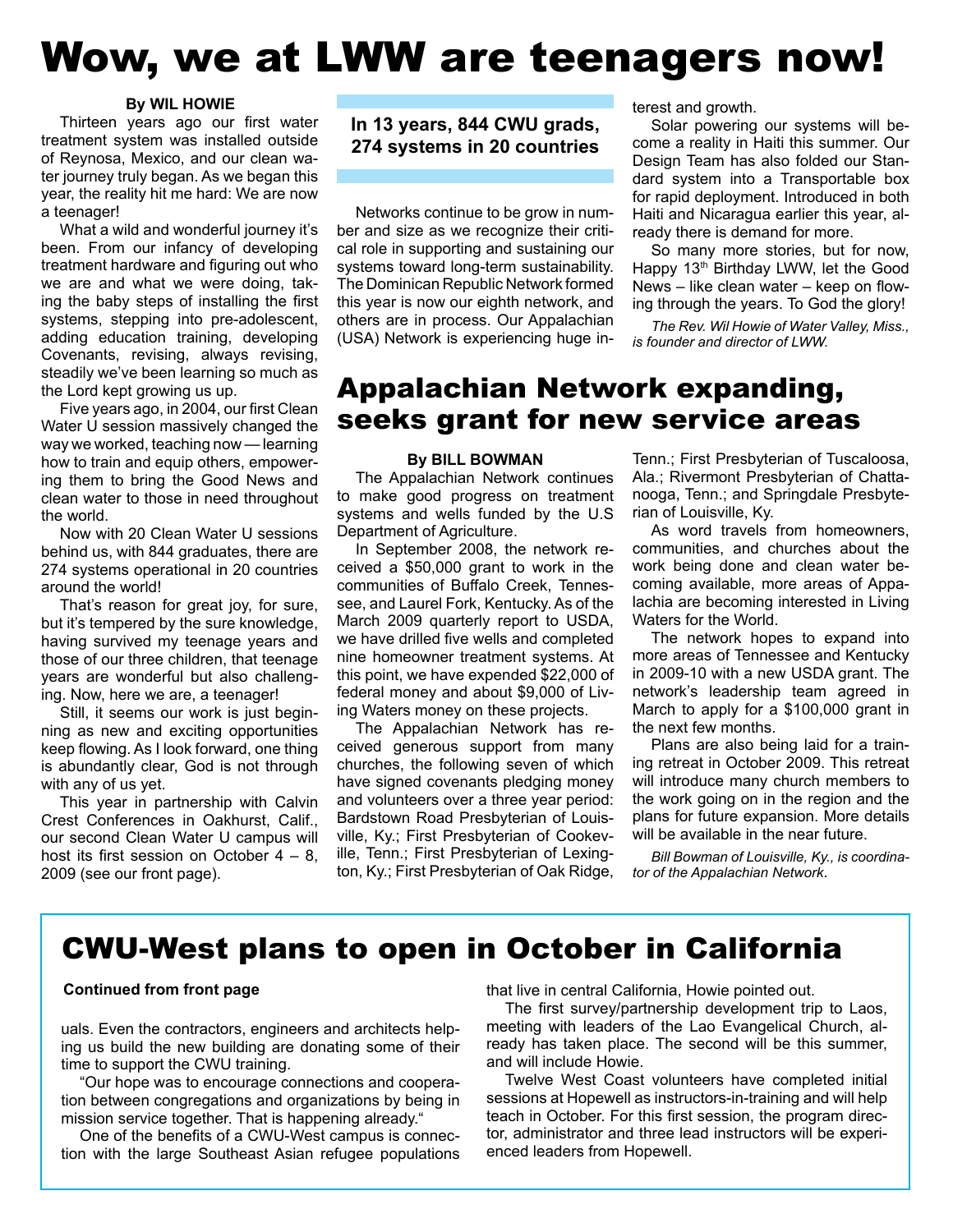## CWU No. 20, October 2008

# What's coming up in '09

Not counting a long list of meetings of LWW committees, task forces and other behind-the-scenes gatherings of volunteer leaders and staff, here's the calendar for the rest of 2009:

#### **• June 11-13**

PC(USA) Big Tent Event, Atlanta\* *Ten church agency national conferences combined*

#### **• July 11-15**

Presbyterian Women Churchwide Gathering, Louisville\* *Women from across the church gather for study, work*

#### **• July 22-24**

AL-MS Conference, Starkville, Miss.\* *PW leadership training event for two states*

## **• July 22-26**

Clean Water U No. 23, Camp Hopewell, Miss. *First-ever midsummer CWU*

## **• Aug. 14-15**

Alabama Main Event, Birmingham\* *North Alabama and Sheppards and Lapsley Presbyteries' leader training*

## **• Sept.16-20**

Clean Water U No. 24, Camp Hopewell  *Year's final Hopewell session*

## **• Oct. 4-8**

Clean Water U No. 25, Calvin Crest, Cal. *First time ever in California!*

#### **• Oct 22-24**

PC(USA) World Mission Celebration, Cincinnati\* *Mission co-workers, partners and supporters gathe*r

#### • LWW will have a booth



**Hopewell had 43 students camp from nine states and from Mexico.** 

## CWU No. 21, March 2009



**Indoors on a cool, rainy day: 40 students from nine states and Mexico**

## CWU No. 22, April 2009



**Forty students from 10 states and Guatemala raised CWU's all-time student count to 884.**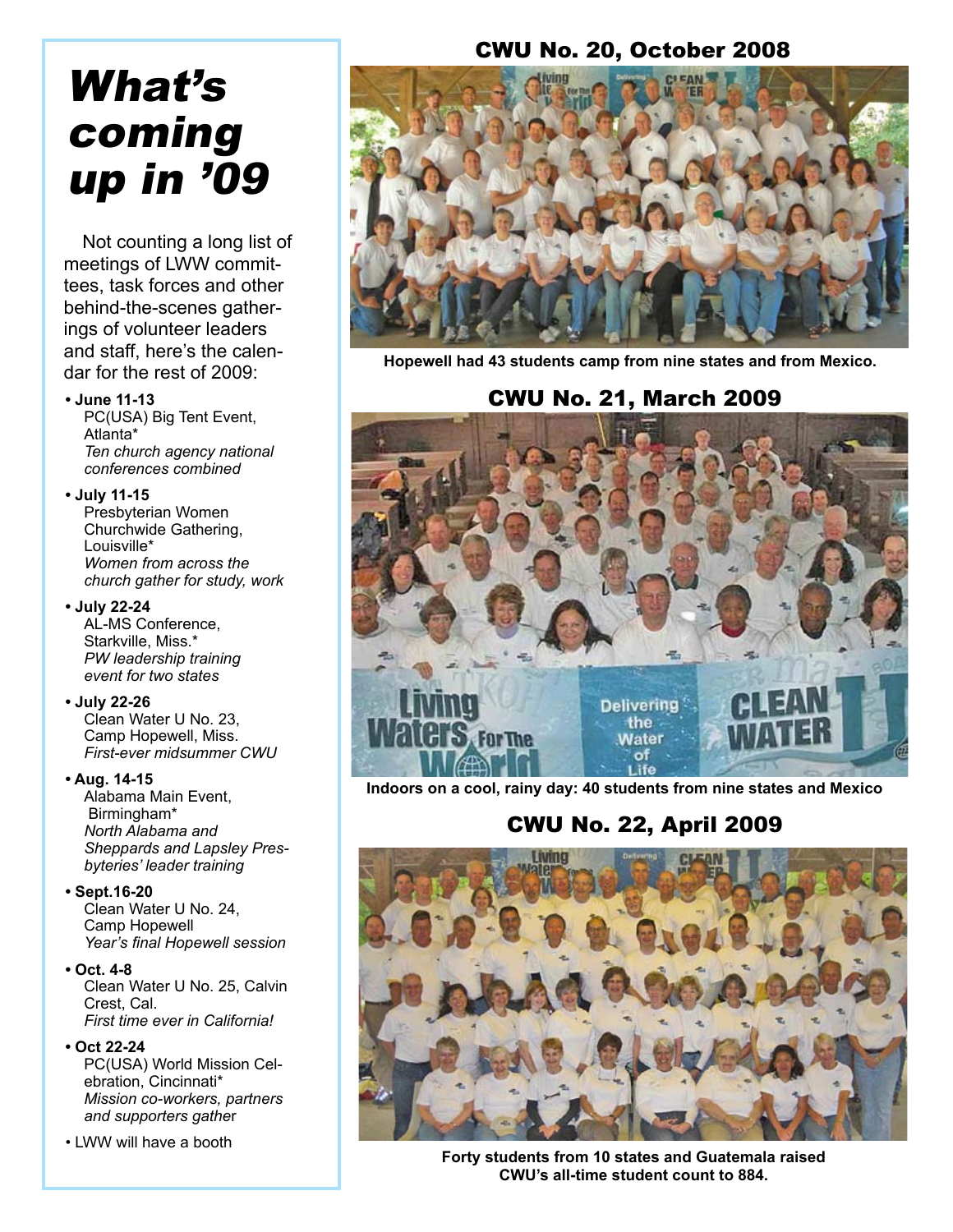## LWW's VBS Goes International

For several years, the Living Waters for the World curriculum for Vacation Bible School, *Clean Water for All of God's Children*, has enjoyed growing popularity among PCUSA congregations.

Soon, we'll introduce another version of the VBS, intended for us in Spanish-speaking communities. Many of our congregations, especially youth mission groups, travel to these areas and assist churches in offering VBS for their children, and this would be a good tool for them, particularly if the sponsoring church is also engaged in the installation of a clean water system in that community.



## Pennsylvania church plans installation in India

Lower Providence Presbyterian Church, Norristown, Pa., is sending a mission team to India this fall to provide clean water for the Bridge of Hope Ministries and surrounding villages.

Gabriel Devathala, a frequent visitor to Lower Providence services, is the founder of this ministry. He and two sons live in Norristown for most of the year while his wife runs the school and orphanage in India.

The school is near Vikarabad, a two-hour drive from Hydrabad, one of India's growing cities in south central India.

Water test results from the source indicate that the system needed is the same as the one the church installed in Peru in August 2008.

We expect to travel in late November or early December. We will be starting to plan the trip, selecting the side trips as tourists, and choosing hotels and methods of travel in India.

If you are interested in going on this mission, please contact Kary or Nanette La-Fors at 610 630-9637.

## Mexican pastor our fervent new ambassador

#### **By JOANIE LUKINS**

When First Presbyterian Church, Natchez, Miss., installed a clean water system several years ago in the little town of China (pronounced chee-NAH) in the Yucatan peninsula of Mexico, its mis-

sion team never dreamed of the ripple effect their efforts would have.



The pastor who served that church,

Fernando Ramirez, became very engaged in the ministry of water, and when his presbytery assigned him to another area of the peninsula, he took his interest in clean water with him.

But he wanted to dive even deeper into this ministry, and when he was invited to come to Clean Water U to learn more and become a troubleshooter for other LWW systems in the peninsula, he responded enthusiastically.

His visa application was denied twice, but he was finally successful in obtaining permission to enter the United States and in March 2009 he was able to attend CWU.

Ramirez also spent a week with friends in the church in Natchez, renewing relationships and expanding interest in Living Waters for the World. Now he's back in the Yucatan peninsula, an ambassador extraordinaire!

He joins the other Mexican pastors – earlier graduates of CWU – in extending his thanks to LWW for sharing this ministry with them.

*Joanie Lukins of Danville, Ky., is moderator of the LWW Committee.*

## Newest network is in Dominican Republic

## **By WILLIAM MILAM**

The Dominican Republic Network, the newest Living Waters network, is getting off to a good start.

The Dominican Republic, a Spanishspeaking country, shares the island of Hispaniola with Haiti. While poor, the people are hard working. They feel a strong connection with the U.S. through baseball and extended family members, and many of the younger citizens are learning to speak English.

Due to a combination of limited governmental budgets, geography and other reasons, infrastructure has not kept up with the needs of the population. As a result, the poor spend a significant portion of their income purchasing potable water. The poorest of the poor drink from contaminated sources and pay the price with health ailments.

The need for clean water systems is urgent in the D.R., especially in rural areas. Both surface water and well water are contaminated due to population density, agricultural run-off and limited wastewater infrastructure.

However, the D.R. is fertile ground for groups looking for a project location. Plumbing and electrical supplies are relatively abundant and transportation there is convenient (especially through Miami, Atlanta and New York).

Sometimes things do take a little longer,



**Installation at Finca 6, near Azua, D.R., September 2008.**

being on "D.R. time," but the cultural experience is very rewarding. Potential operating partners include service clubs, churches and co-ops. If you or your service group would like more information about the LWW opportunities, please contact William Milam at *wtmilam@ieee.org*.

*William Milam of Maryville, Tenn., is coordinator of the Dominican Republic Network.*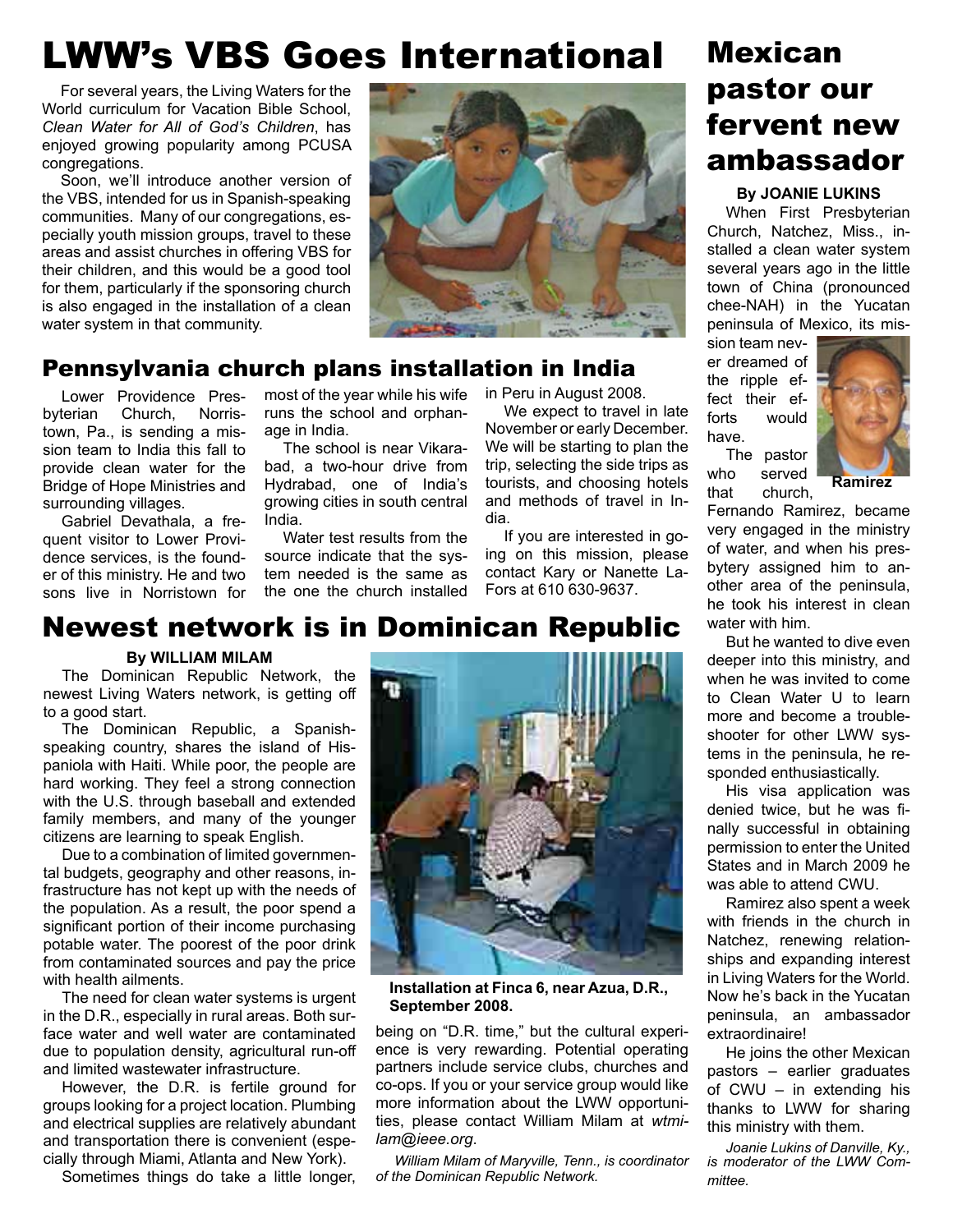## Something new under the sun — Solar power, UV treatment new options

## **By DAVE HOWELL**

A visitor to the water buildings at Camp Hopewell will see something new that's not pipe, tanks or plumbing hardware.

CWU now has solar power at Hopewell, and a new solar partner to the west.

Where commercial electric power is not available, even fuel to run a generator may be hard to come by, development of a solar power alternative for the treatment of water may be feasible.

A team installed initial equipment at the water building in connection with the fall CWU classes and during the February work session. Solar power was on line for the March 2009 session as a demonstration with further improvements made for the April session.

A solar powered training position now serves as one of the regular training positions. It has four solar panels mounted on a catwalk between the "Mexico" building (the concrete one) and the "Mississippi" building (the wooden one). The control electronics, batteries, and DC powered training position are in the

Mississippi building.

Additional equipment can operate the other training position in the Mississippi building on AC power derived from solar power. The use of solar power as an option will be in the 103 course going forward.

As more and more Presbyterians from the Synod of the Sun (Texas, Oklahoma, Louisiana and Arkansas) became involved with LWW, it has got them thinking.

Impressed with the Synod of Living Waters using our name to give us a water mission, so Chris McRae of Fort Smith, Ark., reasoned, why can't the Synod of the Sun do the same thing with solar power?

Out of this dream 'Solar Under the Son' has been born, modeled after our Clean Water U. Already they have begun fleshing this dream of training and equipping churches and civic organizations in the installation, operation and maintenance of solar power throughout the developing world.

For their initial project, SUTS is working with LWW's Haiti Network, where community electricity will never reach the many remote regions and where contaminated water is a massive problem, here is potential for an amazing partnership.

In addition to solar power, some early water treatment technology is making a comeback. The use of ultraviolet lamps (UV) to provide the final step of disinfection for the water treatment process was a part of the early LWW systems and we are returning to UV for basic systems.

UV had been in use with the reverse osmosis systems for the last couple of years. Now for the basic systems, UV will be the first choice, but ozone will remain a choice where water characteristics or operational concerns may indicate its use.

In general, the UV systems can be a little simpler to install, a little more compact, and a little simpler to operate. Factors for making the choice between UV and ozone will be part of the 103 instructional package.

*Dave Howell of Mount Juliet, Tenn., moderates the solar sub-team of LWW's Technology Team.*

## Multistate team installs two systems

#### **By MARK VANCIEL**

Installation/education team members came from five churches and three states<br>when First Presbyterian Presbyterian Church of Visalia, Calif., installed systems in San Pedro la Laguna and Panajachel, Guatemala last summer.

The group also worked on projects at the Centennial Camp, where the Visalia church installed its first water system the previous year.

This trip included two team members from Whidbey Presbyterian Church in Washington, two from Hanford Presbyterian Church, two from University Presbyterian Church in Fresno and one from Lexington, Ky., sent to start collecting information for a water issues study.

Team members ranged in age from 17 to more than 80 and included six married couples.

It was a God thing, wrote Jean and Oz Allen of the Whidbey church:



**Good water brings big smiles in Guatemala.**

"The circumstances leading to our participation in the Guatemala mission trip began last year when we became aware of Living Waters and researched their website.

"We then learned of your planned trip through our friend Marge Allen. On our way to Mexico in January of this year we had planned to spend one night with Marge and voila! Your presentation on your previous trip was that night. We signed up for the June trip on a "space available" basis, i.e. if there was room after your members signed up, we would go.

"There was room, we went and had life-changing experiences. Many would say that this was an amazing series of coincidences but we know better. We have seen the stealthy hand of God working in our lives before and this had all the earmarks."

Check this link on youtube: *www.youtube.com /watcj?v=O-4 lgACkM7A&feature=channel page*

*Mark Vanciel is a member of First Presbyterian in Visalia.*

## USAID boosts water projects in sub-Sahara

At least twelve USAID missions in sub-Saharan Africa are implementing programs to improve water, sanitation and hygiene in schools, the group Water Advocacy reports.

A good example is USAID/ Nigeria, which plans to expand its partnership with the Women Farmers' Advancement Network to provide sustainable access to safe drinking water, sanitation facilities and hygiene services to schools in Kano state.

There was also an important formal session on Water, Sanitation and Hygiene in Schools at the World Water Forum in Istanbul.

Presenters documented how improving water and sanitation in schools results in health improvements and helps keep children, especially girls, in school. See *http:// content.worldwaterforum5. org/index.php/home.*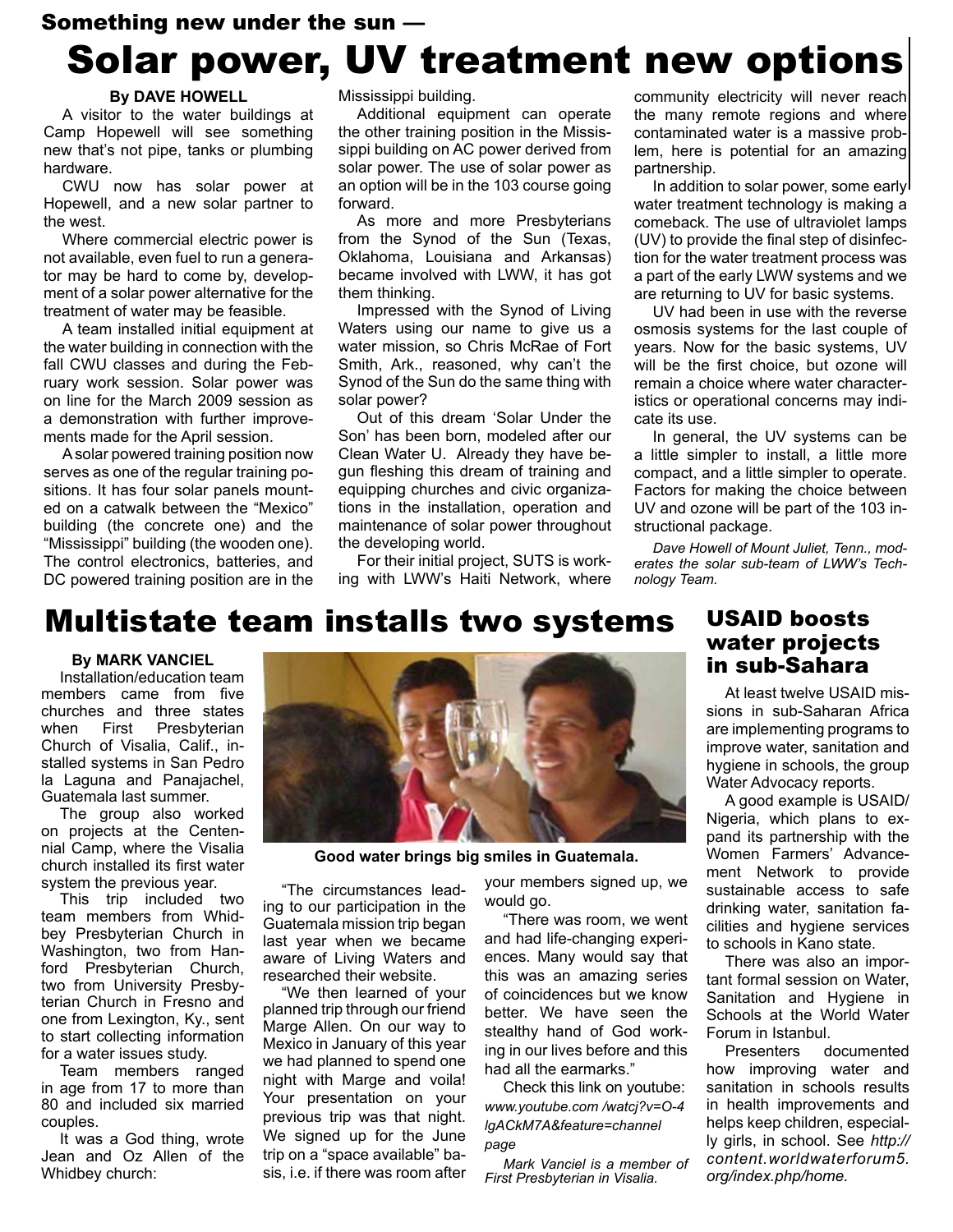# For helping bring gift of water, we thank these, our contributors

## **Fourth Quarter 2008 organizational donors**

Presbytery of East Tennessee, Knoxville, Tenn. Presbytery of Eastern Virginia, Portsmouth, Va. Holston Presbytery, Kingsport, Tenn. Presbytery of Mid-Kentucky, Louisville, Ky. Mid-South Presbytery, Memphis, Tenn. Presbytery of Middle Tennessee, Franklin, Tenn. Presbytery of Mississippi, Hattiesburg, Miss. Presbytery of North Alabama, Huntsville, Ala. Presbytery of Shenandoah, Harrisonburg, Va. Presbytery of Sheppards and Lapsley, Birmingham, Ala. Presbytery of St. Andrew, Oxford, Miss. Presbytery of Transylvania, Lexington, Ky.

Presbytery of Western Kentucky. Hopkinsville, Ky. Synod of Living Waters, Franklin, Tenn. PW of First Presbyterian Church, Andalusia, Ala. PW of First Presbyterian Church, Blytheville, Ark. PW of Heartland Presbyterian Church, Clive, Iowa PW of Westminster Presbyterian Church, Galena, Ill. PW of Jasper Presbyterian Church, Jasper, Texas PW of Hope Presbyterian Church, Keldron, S.D. PW of Farragut Presbyterian Church, Knoxville, Tenn. PW of Woodland Presbyterian Church, Memphis, Tenn. PW of Northminster Presbyterian Church, Murfreesboro, Tenn. Presbyterian Women's Association, Paris, Tenn.

PW of Presbytery of Southern New England, Riverside, R.I. PW of Stockton Presbyterian Church, Stockton, Ala. PW of First Presbyterian Church, Texarkana, Ark. PW of Muskingum Valley Presbyterian Church, Wooster, Ohio Daniel Family Foundation, Inc., Versailles, Ky. I. S. Wong Foundation, San Marino, Calif. Paramount Promotions, LLC, St. Augustine, Fla. Rotary Club of St. Joseph, St. Joseph, Mo. The Community Foundation of Louisville, Inc., Louisville, Ky. The Julie Corporation, Tuscaloosa, Ala. The Trull Foundation, Palacios, Texas Walter C. and Edith M. Sutton Living Trust, Louisville, Ky.

Rivermont Presbyterian Church, Chattanooga. Tenn. Second Presbyterian Church, Knoxville, Tenn. Second Presbyterian Church, Lexington, Ky. Sequoyah Hills Presbyterian Church, Knoxville, Tenn. Slippery Rock Presbyterian Church, Ellwood City, Pa. St. Mark Presbyterian Church, Boerne, Texas Suffolk Presbyterian Church, Suffolk, Va. Swarthmore Presbyterian Church, Swarthmore, Pa.

## **Church donors (Churches that gave through presbyteries are not listed separately)**

Advent Presbyterian Church, Cordova. Tenn. Anchorage Presbyterian Church, Louisville, Ky. Beulah Presbyterian Church, Louisville, Ky. Briarwood Presbyterian Church, Jackson, Miss. Caney Fork Presbyterian Church, Bowling Green, Ky. Centre Presbyterian Church, Loysville, Pa. Christian Community Presbyterian Church, Bowie, Md. Collierville Presbyterian Church, Collierville, Tenn. Covenant Presbyterian Church, Johnson City, Tenn. Crescent Springs Presbyterian Church, Crescent Springs, Tenn.

Derry Presbyterian Church, Hershey, Pa. First Baptist Church, Oxford, Miss. First Christian Church, Auburn, Ala. First Presbyterian Church, Anniston, Ala. First Presbyterian Church, Bentonville, Ark. First Presbyterian Church, Columbus, Miss. First Presbyterian Church, East Moline, Ill. First Presbyterian Church, Fayetteville, Tenn. First Presbyterian Church, Florence, Ala. First Presbyterian Church, Goshen, Ind. First Presbyterian Church, Hawley, Pa.

Daniel Abbott Robert E. Adamski Kenneth and Regina Allen John Armistead Deborah A. Armstrong Ina C. Armstrong Don and Lynn Aspray Mary Ellen Ausenbaugh Thomas M. Ayers Thomas E. and Betty L. Bailey Camilla Ballard James and Emily Baskin Mr. And Mrs. James Beckham Katy BeDunnah Leona H. Bell Larry R. Benfield John and Suzanne Benton Dr. James D. Biggers Leroy L. and Lisa Howard Bigsby Catherine H. Bishop Bert and Jean A. Bock Yvonne M. Bowling Bill and Linda Bowman Susan Bradish William H. Breeze Katherine Bryson Pierce Buford Carolyn Buzek Dr. Roberta Cann Becki Carroll J. Larry Cashen

Donna Cirillo G. Wayne and Patricia P. Clark David D. and Geraldine E. Coffey William Colwell Frances E. Copeland Kendall Cox Dan Davis Gregory J. and Paula Dimler Sarah Drahovzal Marguerite H. Doyle Richard W. Edman Lawrence F. Erwin Evelyn S. Farrior Dennis R. and Grace L. Feller Wendy Kurtz Finch David Freeman Robert and Martha Friley Beth Frind Susan Gladney Laura Goss Arvilee Grant James S. Greene Peter J. and Ruthie E. Grib Vaughn and Sandra Grisham Earl and Fay Grissinger Tanya P. Groves Wilson and Pam Gunn Ralph and Judy Hall Patricia W. Hallum William J. Halvorsen, Jr. Wayne C. and Margaret M. Harris

First Presbyterian Church, Highland, N.Y. First Presbyterian Church, Huntsville, Ala. First Presbyterian Church, Kerrville, Texas First Presbyterian Church, Kingsport, Tenn. First Presbyterian Church, Lancaster, Ky. First Presbyterian Church, Lenoir City, Tenn. First Presbyterian Church, Pilot Mountain, N.C. First Presbyterian Church, Richmond, Ky. First Presbyterian Church, San Antonio, Texas First Presbyterian Church, Shelbyville, Tenn. First Presbyterian Church, Spokane, Wash. Government Street Presbyterian Church, Mobile, Ala. Highland Presbyterian Church, Louisville, Ky. J.J. White Memorial Presbyterian Church, McComb, Miss. Limestone Presbyterian Church, Wilmington, Del. Mars Hill Presbyterian Church, Athens, Tenn. Mt. Horeb Presbyterian Church, Grottoes, Va. Mt. Vernon Presbyterian Church, Atlanta, Ga. Neebish Island Presbyterian Church, Barbeau, Mich. Northwood Presbyterian Church, Clearwater, Fla. Ormond Beach Presbyterian Church, Ormond Beach, Fla. Overlook Presbyterian Church, Mobile, Ala.

## **Individual donors**

Robert and Martha Haynes Helen Heffington Dewey C. Hickman Charles and Leslie Higgins David and Donna House Wil and Michelle Howie R. Joseph and Peggy B. Hrach Randall Janne Jennie and Todd Jenkins Leigh and Richard Jones-Bamman Andrew G. and Susan J. Jordan Mrs. J. Irwin Jordan, Jr. Daniel H. and Ann Houston Kelly, Jr. Mr. And Mrs. Samuel C. Kemp Andrew and Elizabeth Kinney Francis J. Kinney, Jr. Bill Kline and Beth Weaver Lynn Kszos Frances M. Landers Joan E. and Stephen M. Landgrebe Phil and Betty Leftwich Robert A. and Natalie E. Lemmon Stephen and Caroline Lewis Philip and Linda Lotspeich Kathryn J. Luco Joanie Lukins Everett A. Marley, Jr. Norman K. Martin Aubrey D. and Karen S. May Marie McCanless Roy and Marilyn McCorkle

**Cauley** Dr. S. Jay McDuffie Pat and Alice McGeachy Jeffrey S. McGookey Barbara Mooney Randolph H. Moore Mr. And Mrs. Frank Myers J. Norman Naylor David L. Parks David and Jeanne Perin Francis A. and Beverly Pupa James M. Rand B. Thomas and Josephine W. Recio Bill Reed Scott A. and Nita L. Reisinger Elizabeth P. and Steve Rembert John and Nancy Roberts Michael and Angela Robinson Barton F. Robison Thomas and Alexandra Roddy Andrew Sanislo Robert and Margaret Sasman Mary Ann Schroeder David C. and Susan Shaw John and Barbara Sheble Ann Coit Sporer Smith Louise M. Sneed Ann Soderquist

James T. and Mary R. Mc-Dewitt and Zilla Spencer Jim Sprow James L. St. John Barton and Dorothy K. Stout Leslie H. and John W. Testerman O.L. and Sharon S. Thagard Steven M. Thomas The Bay Ridge United Church, Brooklyn, N.Y. The Presbyterian Church, Bowling Green, Ky. The Presbyterian Church, Danville, Ky. Tomahawk Presbyterian Church, Hedgesville, W. Va. Trinity Presbyterian Church, McKinney, Texas Troy Presbyterian Church, Versailles, Ky. Union Church of Christ, Berea, Ky. United Church of Chapel Hill, Chapel Hill, N.C. United Presbyterian Church, Hornell, N.Y. Versailles Presbyterian Church, Versailles, Ky. Warren Point Presbyterian Church, Fair Lawn, N.J. Westminster Presbyterian Church, Gulfport, Miss. Westminster Presbyterian Church, Paducah, Ky. Woodland United Methodist Church, Pike Road, AL

Virginia C. Thomas Roger and Shellie Thompson David Townes Richard A. Tritinger Janet C. Tuck Louise J. Tune Greg and Carie Turner Jeff Tyson Remi Van Compernolle Matthew S. and Jessica M. Varney Bill Wade Steve Walls and Cynthia L. Reed R. S. Wengert Eleanor Weston Leigh White James and Sarah Wilbanks Jan F. Williams W. B. Williams Mary B. Willock Barry and Lois Wisniewski Sylvia Woodall Margareta Young Robin and Madelyn Young Walter and Gail Yuras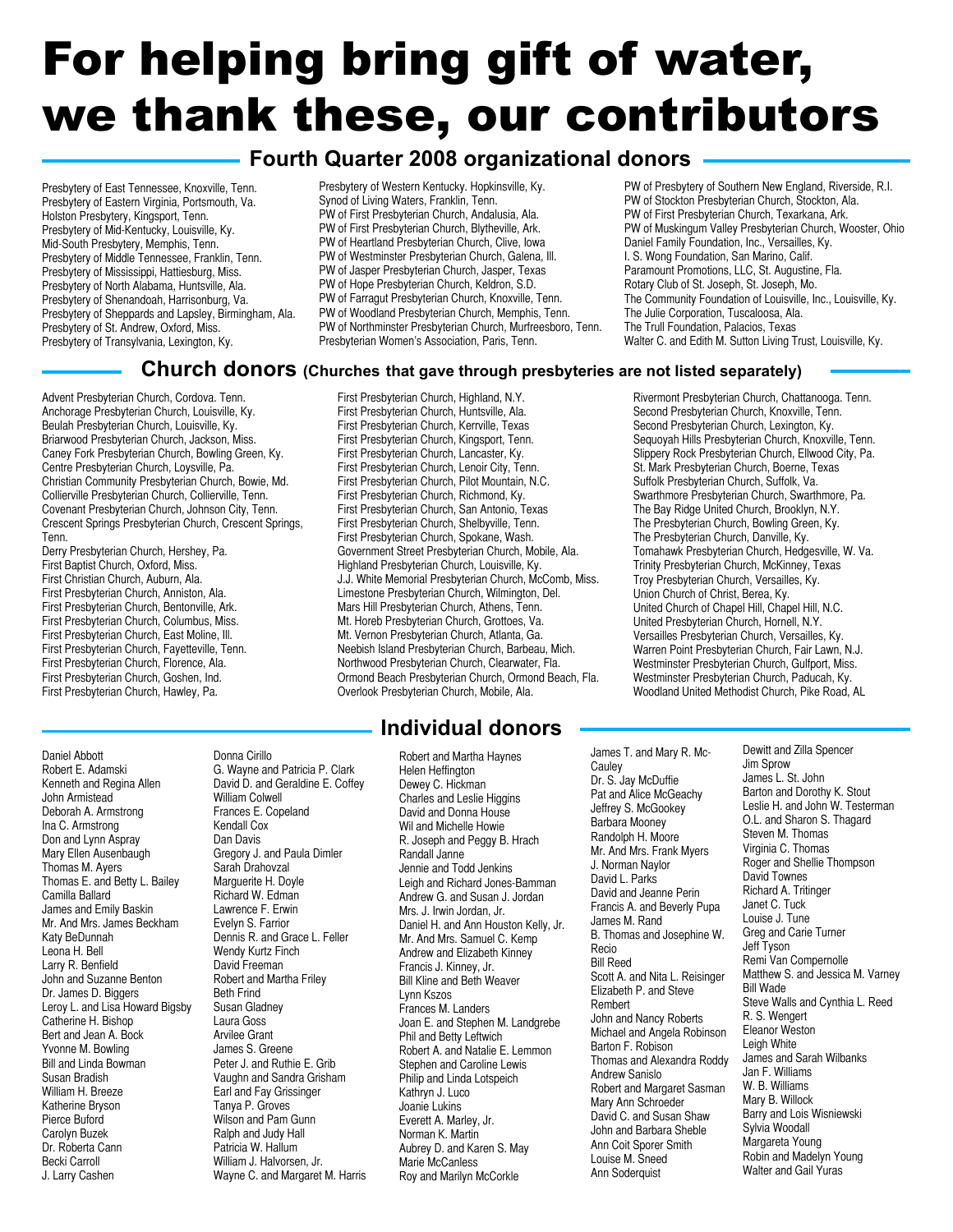# Thanks to these, our contributors

## **First quarter 2009 church and organization donors**

Presbytery of East Tennessee, Knoxville, Tenn. Holston Presbytery, Kingsport, Tenn. Presbytery of Mid-Kentucky. Louisville, Ky. Mid-South Presbytery, Memphis, Tenn. Presbytery of Middle Tennessee, Franklin, Tenn. Presbytery of Mississippi, Hattiesburg, Miss. Peace River Presbytery, North Point, Fla. Presbytery of Sheppards and Lapsley, Birmingham, Ala. Presbytery of St. Andrew, Oxford, Miss. Presbytery of Transylvania, Lexington, Ky. Presbyterian Church , USA, Louisville, Ky. PW of Transylvania Presbytery, Jackson, Ky. PW of the Presbytery of East Tennessee, Knoxville, Tenn. PW of Milton Presbyterian Church, Rittman, Ohio BFCO, Inc., Berea, Ky. I. Chem, Inc., Odessa, Texas Charles and Shirley Simpson Foundation, Sandestin, Fla. Bellevue Presbyterian Church, Nashville, Tenn.

Bethel Presbyterian Church, Kingston, Tenn. Bower Hill Community Church, Pittsburgh, Pa. Christian Community Presbyterian Church, Bowie, Md. Double Springs Presbyterian Church, Cookeville, Tenn. Episcopal Diocese of Arkansas, Little Rock, Ark. Erin Presbyterian Church, Knoxville, Tenn. Erwin Presbyterian Church, Erwin, Tenn. First Baptist Church, Oxford, Miss. First Presbyterian Church, Anniston, Ala. First Presbyterian Church, Murray, Ky. First Presbyterian Church, Oregon, Ill. First Presbyterian Church, San Antonio, Texas First Presbyterian Church, Tuscaloosa, Ala. Government Street Presbyterian Church, Mobile, Ala.

Hopewell Presbyterian Church , Dandridge, Tenn. Independent Presbyterian Church , Birmingham, Ala.. John Knox Presbyterian Church, Louisville, Ky. Mars Hill Presbyterian Church, Athens, Tenn. Nettleton Presbyterian Church, Nettleton, Miss. Nickleville Presbyterian Church, Emlenton, Pa. Old Paint Lick Presbyterian Church, Paint Lick, Ky. Parkway Presbyterian Church, Metairie, La. Pendleton Presbyterian Church, Pendleton, S.C. Salem Presbyterian Church, Winchester, Ky.

St. John's Episcopal Church, Midland, Mich. The Fifth Avenue Presbyterian Church, New York, N.Y. The United Presbyterian Church, Canandaigua, N.Y. Unitarian Universalist Congregation of Oxford, Oxford, Miss. Unity Presbyterian Church, Tupelo, Miss. Wartburg Presbyterian Church, Wartburg, Tenn. Wellshire Presbyterian Church, Denver, Colo. Westminster Presbyterian Church, Decatur, Ala. Woodland United Methodist Church, Pike Road, Ala. Wyalusing Presbyterian Church, Wyalusing, Pa.

#### Catherine S. Beals William J. Bierbower Bill and Linda Bowman Michael Bowman Christopher J. and Molly S. Broders Germaine A. Bus Terry Coggins Sallie S. Connell Dr. Robert F. and Rose Cooper Lucille Coy Gary P. Easley Brenda Eldredge John Erikson Robert and Helen Ferguson G. Kirk and Lola Finch T. H. Freeland Judith Geissler Susan Pyle Hart Betsy Harward Robert and Martha Haynes Ann Howe Billings Hilton

#### Samuel Hodges Jack A. and Kendra S. Howard Wil and Michelle Howie R. Alan and Mary L. Hungate Luella M. Isbell Irma Jean Ison Richard and Cynthia Johnson Kenneth and Barbara Kotchevor Lynn Kszos Doyle W. and Suzanne M. Lawson Susan N. Lodal Carl G. and Leslie L. Mattacola Dr. and Mrs. N.H. McCrummen III Travis and Alma McGehee Jeff and Jennifer Meadows Charles and Diane Meshako J. Norman Naylor Heidi Ongman John M. and Susan M. Powers R. S. and Virginia Price

**First quarter individual donors**

Dave B. and Francis T. Redmond Bill Reed David A. and Stacy L. Reister Randall C. and Veralynn Sheets John and Gwendolen Shell Julia C. Smith Robert M. and Nena B. Smith Dewitt and Zilla Spencer Craig W. Stoneking Stan Sullivant Randall and Dee Swan Keener N. and Virginia Thompson Remi Van Compernolle William R. and Susan F. Watson II R. S. Wengert Nadine White David and Bonnie Woodard Rebecca J. Young Ralph Young Anonymous



## *I want to support Living Waters for the World.*

Believing that all of God's children need clean water, here's my gift or pledge to help in the work.

|                                                                                                                                                                                                                                   | Phone <u>_________________</u>                                            |  |
|-----------------------------------------------------------------------------------------------------------------------------------------------------------------------------------------------------------------------------------|---------------------------------------------------------------------------|--|
|                                                                                                                                                                                                                                   | Amount $\Box$ enclosed or $\Box$ pledged \$ (Pledge to be paid by date: ) |  |
| Given $\square$ in memory of or $\square$ in honor of $\square$                                                                                                                                                                   |                                                                           |  |
|                                                                                                                                                                                                                                   |                                                                           |  |
| Mail to: Living Waters for the World, 318 Seaboard Lane, Suite 205, Franklin TN 37067<br>or send by E-mail to: infolww@livingwatersfortheworld.org<br>For more information: www.livingwatersfortheworld.org or phone 615-261-4008 |                                                                           |  |
|                                                                                                                                                                                                                                   |                                                                           |  |